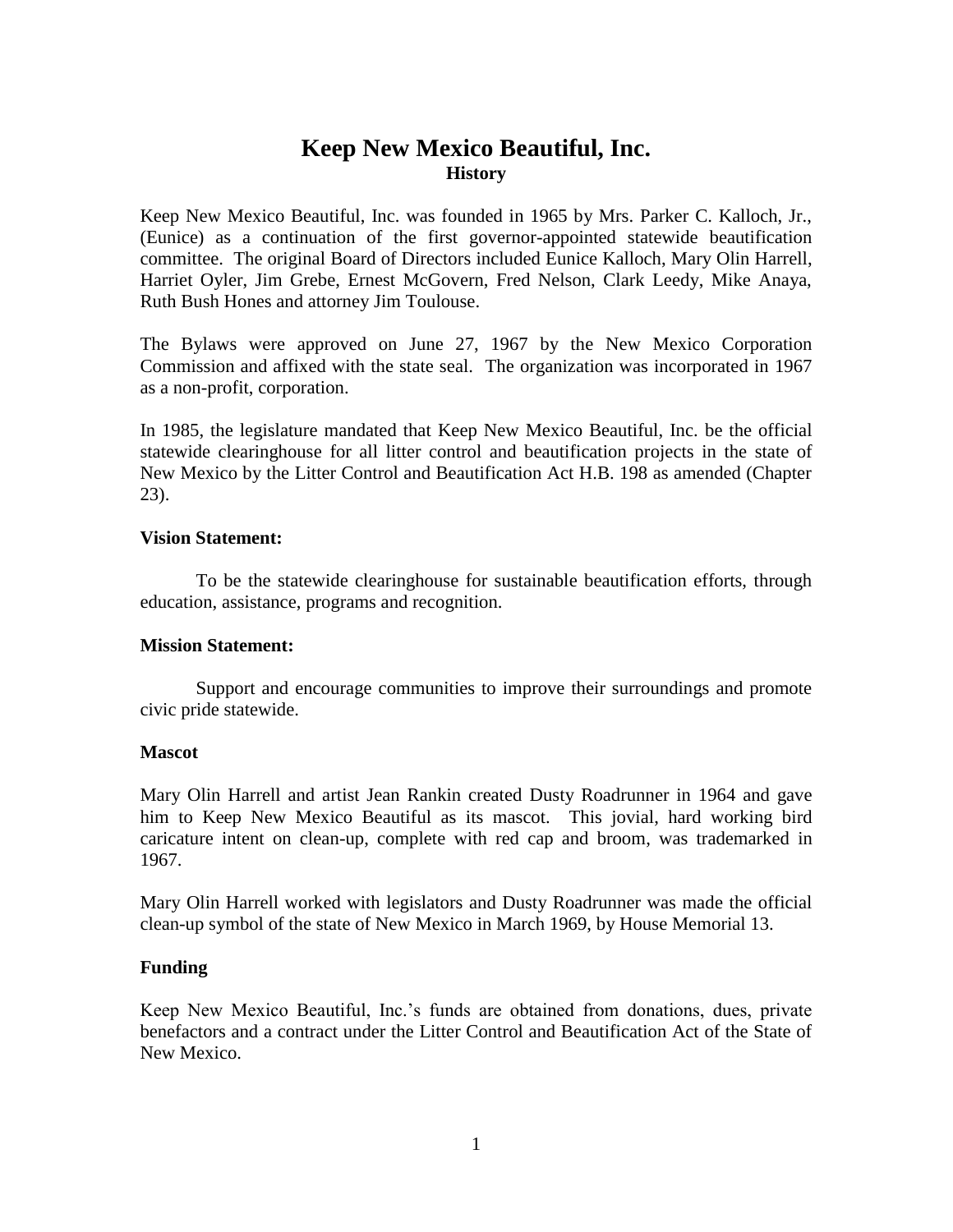# **Honors/Achievements Keep New Mexico Beautiful, Inc.**

1965 – Recognized by Keep America Beautiful for outstanding achievement in nationwide movement for a cleaner, more beautiful America.

1966 – Dusty Roadrunner chosen as one of Smokey Bear's friends along with clean-up symbols from six other states.

1967 – Presented highest state award given by Keep America Beautiful (first state west of the Mississippi to receive this coveted award).

1968 – Eunice Kalloch awarded Mrs. Lyndon Baines Johnson Award for achievements in beautification projects and as founder of Keep New Mexico Beautiful. This award is Keep America Beautiful's highest honor presented to a volunteer.

1969 – House Memorial 13 sponsored by Turner Branch, Roberto Mondragon, et al. designating Dusty Roadrunner as the official clean-up symbol of New Mexico.

1970 – The Dusty Roadrunner activity booklet was created by Eunice Kalloch, Mary Olin Harrell and Harriet Oyler. Businesses in Albuquerque and Las Cruces donated \$1400 for the first printing, and the booklets were given to the New Mexico Department of Education to distribute to third graders statewide.

1970 – At the request of Keep New Mexico Beautiful, Inc., the legislature passed Joint Memorial 7 designating January 6 as "New Mexico Day" to celebrate the birthday of the State of New Mexico.

1971- Keep New Mexico Beautiful, Inc. started recycling efforts in Albuquerque and later in Santa Fe. Keep New Mexico Beautiful, Inc. received the sum of \$50,000 from the State of New Mexico, in House Bill 269, to run the recycling centers. Mary Olin Harrell was in charge of this project.

1973 – A distinguished service citation awarded to Keep New Mexico Beautiful, Inc. for the recycling program.

1976 – The telephone book recycling program was started in conjunction with Mountain Bell. Keep Albuquerque Beautiful reactivated this program at a later date.

1984 – Mrs. Kalloch was honored at the annual meeting by President Clifford Richardson and the Board of Directors of KNMB, Inc. as the founder of this organization.

1984 – Keep New Mexico Beautiful, Inc. was declared the official clearinghouse for all beautification efforts in the State of New Mexico by Executive Proclamation.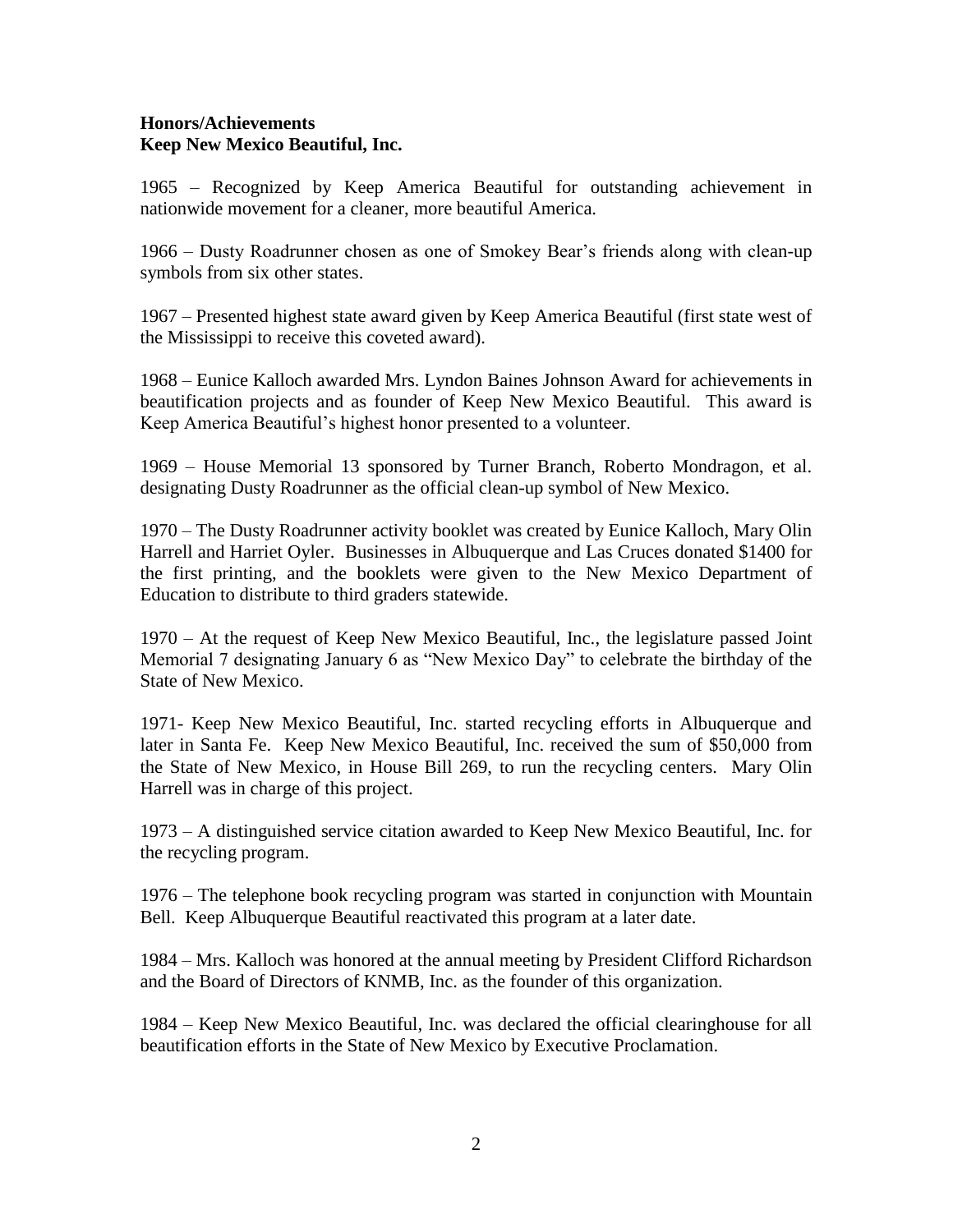1985 – House Bill 198, as amended, sponsored by Representative Kiki Saavedra et al., titled "The Litter Control and Beautification Act," was passed by the legislature. A companion Senate Bill was sponsored by Senator Jim Caudell. The bill was signed into law by Governor Toney Anaya. The bill mandated Keep New Mexico Beautiful, Inc. as the official clearinghouse for beautification in New Mexico and stipulated that the organization may receive up to 10% of the monies collected for litter control and beautification.

1986 – Evelyn Prentice was awarded the Mrs. Lyndon Baines Johnson award by Keep America Beautiful for her work as the Keep New Mexico Beautiful, Inc. representative on the task force that helped to get Litter Control and Beautification Act passed, for her perseverance to insure that Keep New Mexico Beautiful, Inc. be included in the bill and for her civic achievements in other areas.

1987 – Keep New Mexico Beautiful, Inc. was represented on the New Mexico Diamond Jubilee/U.S. Constitution Bicentennial Commission by Evelyn Prentice. She also served as the contact person for the Living Legacy projects in the state, with Keep New Mexico Beautiful, Inc., as the routing agency.

1988 – The award was the only one given to a state organization and was presented to Keep New Mexico Beautiful, Inc. for the work done as the routing agency for the "Living Legacy" projects in the state. The award was accepted by President Maria McPherson and Evelyn Prentice, Chairman of the "Living Legacy" project.

1989 – At the Governor's  $2<sup>nd</sup>$  Annual Awards Ceremony, Keep New Mexico Beautiful, Inc. received special recognition for their programs and projects.

1989 – The Litter Control and Beautification Bill was amended and enacted to extend the Litter Control and Beautification Act of 1985. The bill passed and is now Chapter 10.

1990 – Shirley Olbert, a sixth grade teacher in Bloomfield was honored by Keep New Mexico Beautiful, Inc. for originating the idea of "Dusty Roadrunner visits the State Monuments." The booklet was developed by the Keep New Mexico Beautiful, Inc. Dusty Roadrunner Committee, chaired by Adele Gill.

1993 – Mary Olin Harrell received the Mrs. Lyndon Baines Johnson award from Keep America Beautiful, for her many years of dedicated service to Keep New Mexico Beautiful, Inc. and to litter control and beautification projects in state. Trees were planted in her honor in many communities throughout the state. Mary Olin Harrell retired in December.

1994 – The Annual Keep New Mexico Beautiful Month Celebration for the first time honored a deserving beautification volunteer, Mrs. Evelyn Prentice for her many years of service to Keep New Mexico Beautiful, Inc. and too many other civic organizations. Trees were planted in Snow Park in Albuquerque in her honor.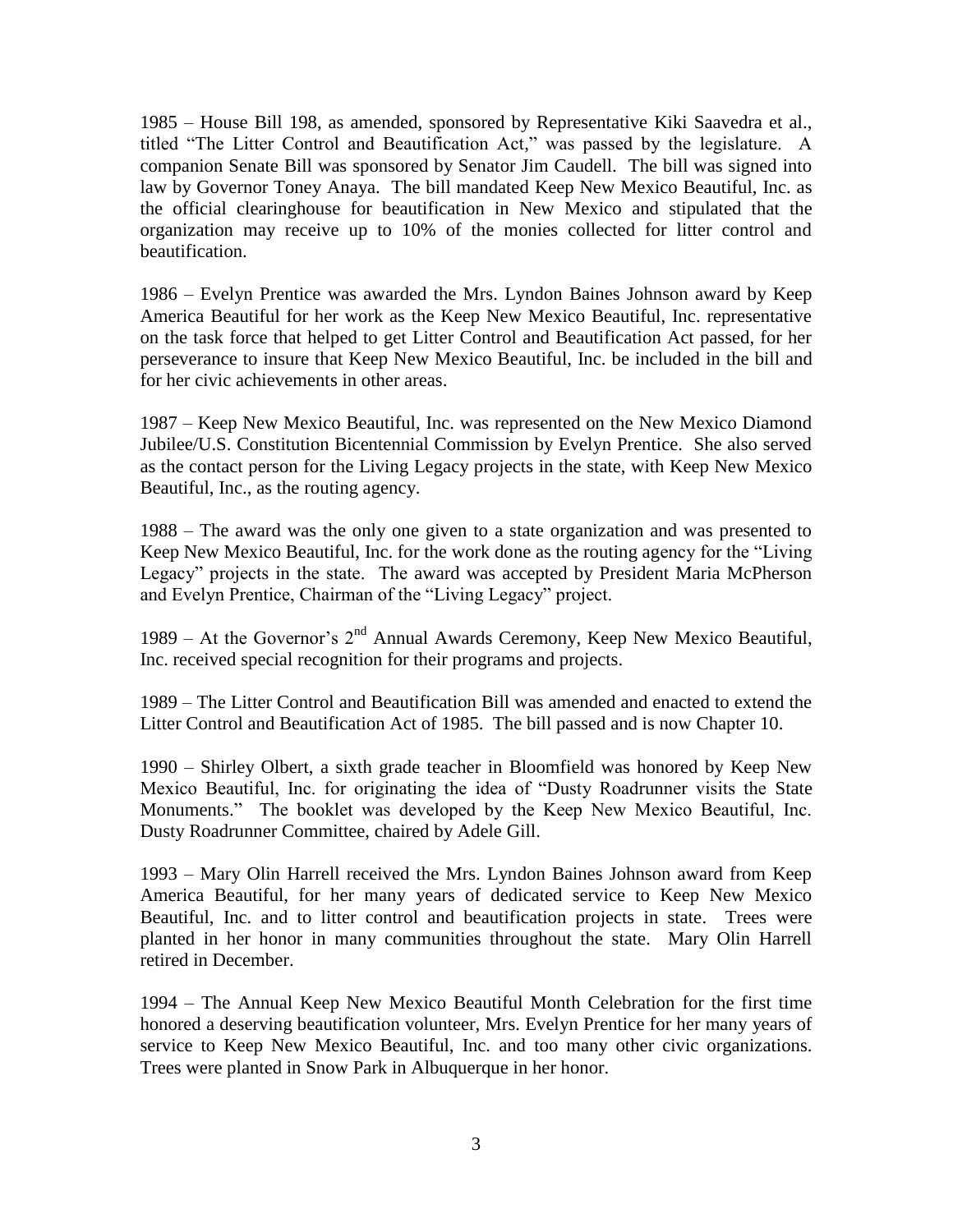1994 – The Source Solution Alliance Leadership Training Workshop sponsored by Keep New Mexico Beautiful, Inc. was held on June 13 – 14 at the Four Seasons Motor Hotel in Albuquerque. 72 attendees representing many New Mexico communities and organizations participated in this workshop.

1994 – A new membership video "Clean Beat" was produced and distributed by Keep New Mexico Beautiful, Inc.

1994 – "Hello Traveler" activity flyer which is distributed to all state rest areas was updated for the 90's.

1995 – The  $30<sup>th</sup>$  anniversary was celebrated at Los Duranes Community Center Park in Albuquerque and 30 trees were planted in honor of Keep New Mexico Beautiful, Inc. volunteers.

1995 – The first statewide teachers' training "Waste in Place," a Keep America Beautiful Program, was presented.

1995 – Donella Maez-Irby, Executive Director, was presented a Certificate of Recognition by Governor Johnson at the Governor's Awards.

1995 – Keep New Mexico Beautiful, Inc. was featured on KOAT-TV as Volunteer Organization of the Month of June.

1995 – The first Annual Report was published.

1995 – Evelyn Prentice received Volunteer of the Year and Madeline Dunn received the President's Award at the Keep New Mexico Beautiful Annual Meeting in October.

1996 – The former First Lady Alice King was the guest speaker at the KNMB State Arbor Day celebration in Estancia.

1996 – Howard Morgan from KOAT-TV was the guest speaker for KNMB Month celebration at Colinas Del Norte Elementary in Rio Rancho. Tree seedlings provided by Congressman Steve Schiff were given to the students and administrators at the school.

1996 – Christine Moe Tuttle was the only KNMB member to serve as President for four terms.

1997 – The Build America Beautiful project had its first booth at the NM Home Builder Dreamcatcher Home Show to promote recycling of construction debris to the public.

1997 – Michelle Hinsley, Executive Director, revised grant applications and distributed them to membership and schools across the state. Response to the revised applications more than doubled from previous years.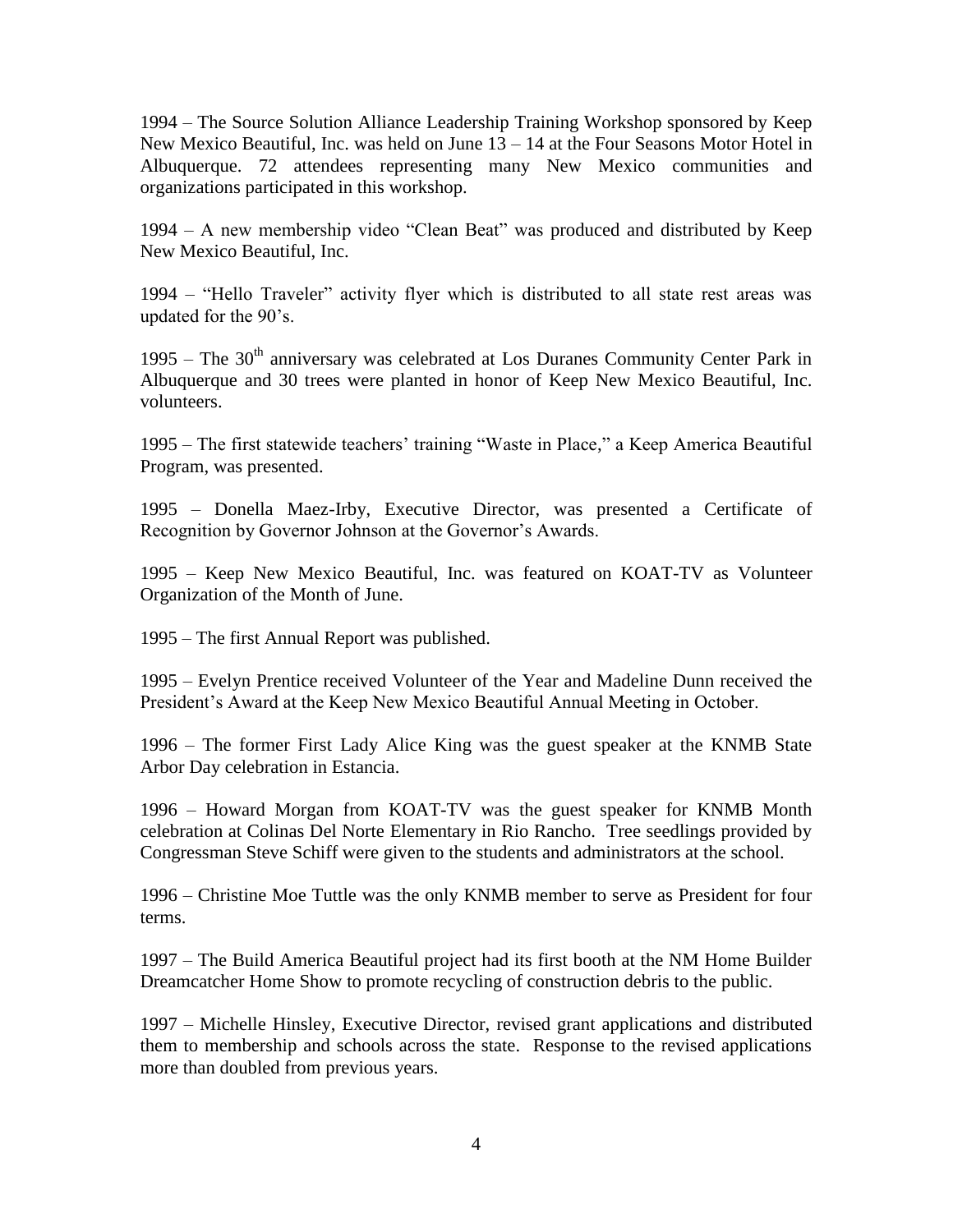1998 – Build New Mexico Beautiful program received an award from Keep America Beautiful. KNMB received and award from TACA.

1998 – Evelyn Prentice received the Executive Director's Award and Christine Tuttle received the Presidents Award at the KNMB Annual Awards ceremony.

1999 – KNMB Co-sponsors for the first time the annual "Children's Fair" held at the Albuquerque Convention Center. 25,000 families attend this annual event. Dusty Roadrunner took center stage.

1999 – KNMB presented over 100 grants to 35 different communities.

1999 – KNMB Board of Directors grew to 30 members in 12 different New Mexico communities.

2000 – U.S. New Mexico Federal Credit Union partners with KNMB to promote membership.

2000 – Lt. Governor Walter Bradley was keynote speaker at the "KNMB Millennium Annual Membership Meeting and Awards Ceremony".

2001 – Doug Rains and Christine Tuttle became the only two KNMB President to serve four terms.

2001 – Governor Gary Johnson and Cabinet Secretary of Tourism Janet Green presented awards to Mike and Dee Maloof at the annual State Birthday Celebration.

 $2002 -$  Valerie M. Turnbow was hired as KNMB's  $5<sup>th</sup>$  Executive Director.

2002 – Clifford Richardson was given a special recognition from the Board of Directors for the many years he served as treasurer and his outstanding dedication to KNMB, Inc.

 $2003 - KNMB$  celebrates the 91<sup>st</sup> State Birthday Celebration in Santa Fe. Newly elected governor Bill Richardson made his first public appearance as Governor at this special KNMB event and pledges for our program.

 $2004 -$  KNMB celebrates the  $92<sup>nd</sup>$  State Birthday. Governor Bill Richardson and KNMB President Doug Rains recognized past recipients of the KAB Iron Eyes Cody and Mrs. Lyndon B Johnson, Clyde McKee, Evelyn Prentice and Mary Olin Harrell.

 $2004 -$  Alan Wright was hired as KNMB's  $6<sup>th</sup>$  Executive Director.

2004 – President Rains formed a "Futures Committee" to put together a strategic plan for the future of KNMB. This was adopted unanimously at a special Board of Directors meeting held on August  $21<sup>st</sup>$ .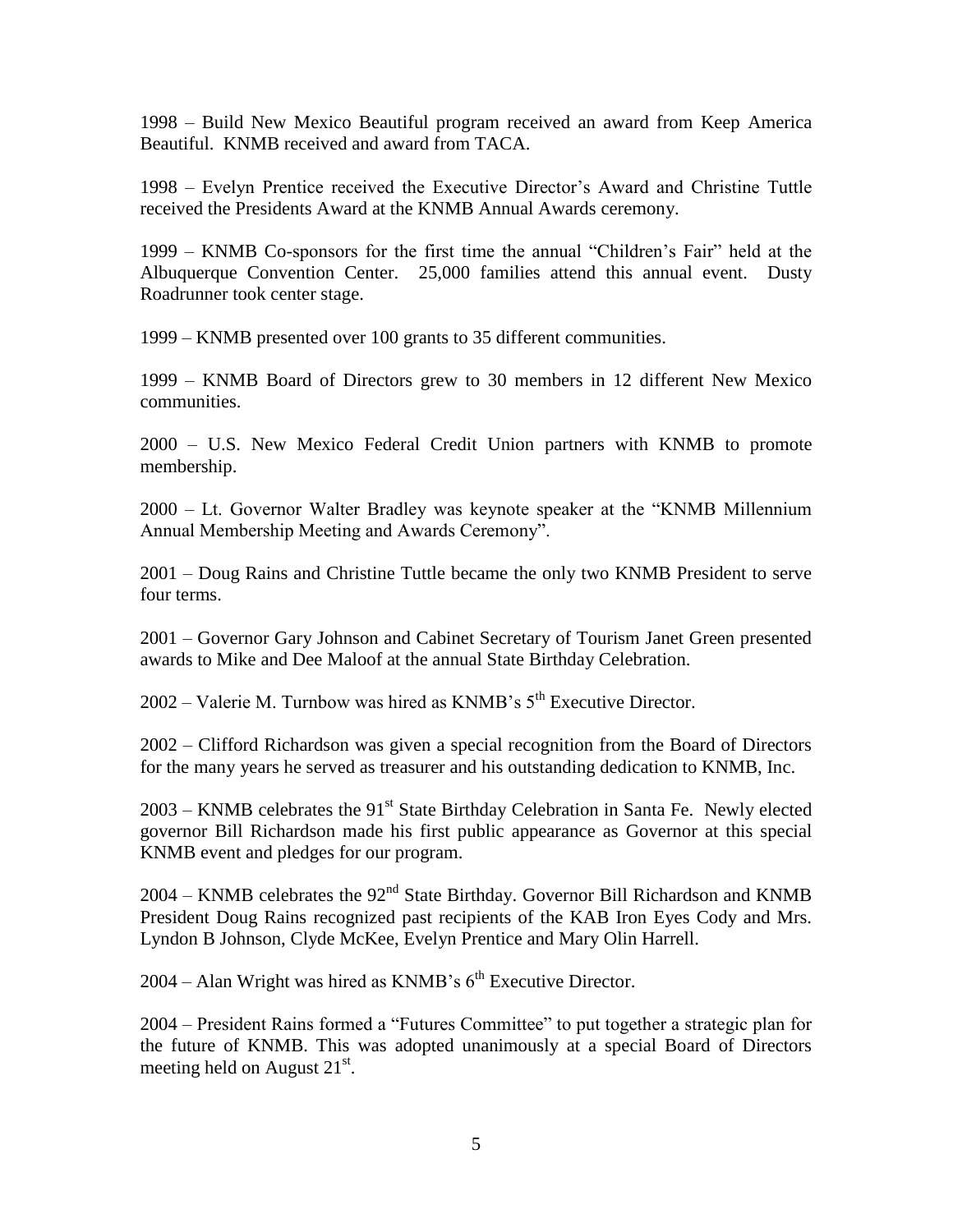2004 – President Rains presented the inaugural KNMB Memorial Scholarship to Kevin Lombard, a Graduate Student at New Mexico State University.

 $2005 -$  KNMB celebrated the  $93<sup>rd</sup>$  State Birthday. President Rains presented Lifetime Achievement awards to Mike and Dee Maloof, for their services to KNMB.

 $2005$  – KNMB celebrated its  $40<sup>th</sup>$  anniversary at the Annual Membership, Board of Directors, and Awards luncheon on October 22<sup>nd</sup>.

2005 – President Rains retired as President of KNMB after eight years in that position. The Dusty Award was presented to retiring President Rains for his many years of service to KNMB at the Annual Awards ceremony.

2005 - The President's Award was presented to Alan Wright, Executive Director, for his outstanding service to KNMB during the Annual Awards ceremony. Alan resigned to accept a new position.

2005 - Tim Van Valen was elected President of KNMB at the Annual Membership and Board of Directors meeting on October 22<sup>nd</sup>.

 $2005$  – Sherry Gwyn was hired as KNMB's  $7<sup>th</sup>$  Executive Director.

2005 - Doug Rains, Treasurer of KNMB, presented the KNMB Memorial Scholarship to Sheilla Merriman Parr, a post graduate horticulture student at New Mexico State University.

2006 **-** President Tim Van Valen was awarded the Duque-Albuquerque Award for his volunteer dedication and service to Keep New Mexico Beautiful and other community projects.

2006 - KNMB held the Annual Membership meeting and Awards luncheon at the Albuquerque Arts Alliance gallery on October  $28<sup>th</sup>$ . English Bird, Executive Director of the New Mexico Recycling Coalition, presented the keynote address. Joe Lobato, Director of New Mexico Clean and Beautiful, presented information on the education partnership between NMCB and KNMB to update Dusty Roadrunner booklets, a large part of an education initiative.

2006 - Kori Taylor was awarded the Executive Director's award at the awards ceremony for her extensive and excellent service to KNMB in many positions and events.

2006 - Joe Lobato, NMCB Director, received the Presidents Award at the Awards ceremony for his effort to develop a valuable partnership with KNMB to update the Dusty Roadrunner educational booklets and develop a presence on the internet.

2006 - The Dusty Award was presented to the entire KNMB Board of Directors for their dedication and hard work.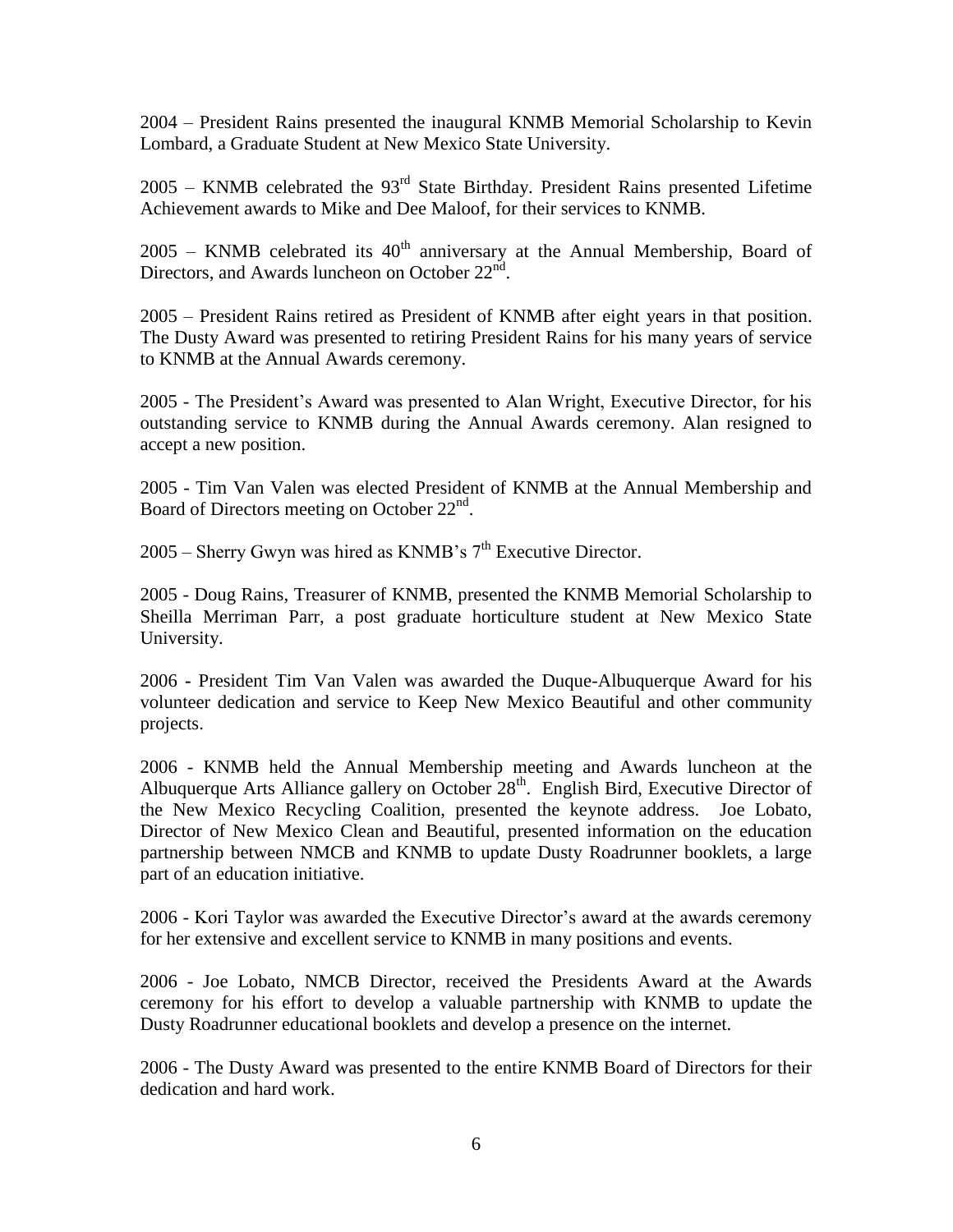2006 **-** Keep New Mexico Beautiful awarded 74 grants this year in five categories to communities, schools, and organizations around the state.

2007 - Updated educational material has been developed for the 3rd grade *Fun with Dusty Roadrunner* booklet and 5th grade *Dusty Roadrunner Visits National Monuments in New Mexico*. Sherry Gwyn, Executive Director of KNMB, designed and created artwork for the books. Sandra Richardson, Education chair, and Mary Olin Harrell, co-creator of the original Dusty books had input on the new booklet. Joe Lobato, Director of NMCB, NM Tourism Department, and NM Department of Transportation with whom KNMB partnered, underwrote the cost of printing and distribution to a statewide audience.

2007 - Fifty grants were awarded this year by KNMB in five categories to schools, communities, and organizations in New Mexico.

2007 - Parliamentarian/Historian and KNMB representative to the Litter Control Council, Evelyn Prentice, received the Lifetime Achievement Award from the New Mexico Commission on Community Volunteerism for her contributions to the state over a lifetime of volunteering.

2007 - Board member Chad Lauritzen in Los Alamos revamped the KNMB website. A calendar of KNMB programs was added as well as enhanced information and a new design.

2007 - Doug Rains, Past-President of Keep New Mexico Beautiful, Inc. and current board member was awarded the "Outstanding Citizens Award of New Mexico" by Governor Bill Richardson.

2007 - Victoria Frietz, graduate student of horticulture at New Mexico State University was presented the Keep New Mexico Beautiful Memorial Scholarship by Past-President Doug Rains.

2007 - Tim Van Valen received the Executive Directors Award at the annual awards meeting.

2007 - Sherry Gwyn received the President's Award for the ongoing work on the new and updated Dusty Booklets.

2007 - Chad Lauritzen received the Dusty Award for his continued work on the KNMB, Inc. website.

2008 - Sherry Gwyn, Executive Director of KNMB, Inc. resigned to accept a teaching position. Marsha Kellogg was hired as the eight Executive Director of Keep New Mexico Beautiful, Inc. in March of 2008.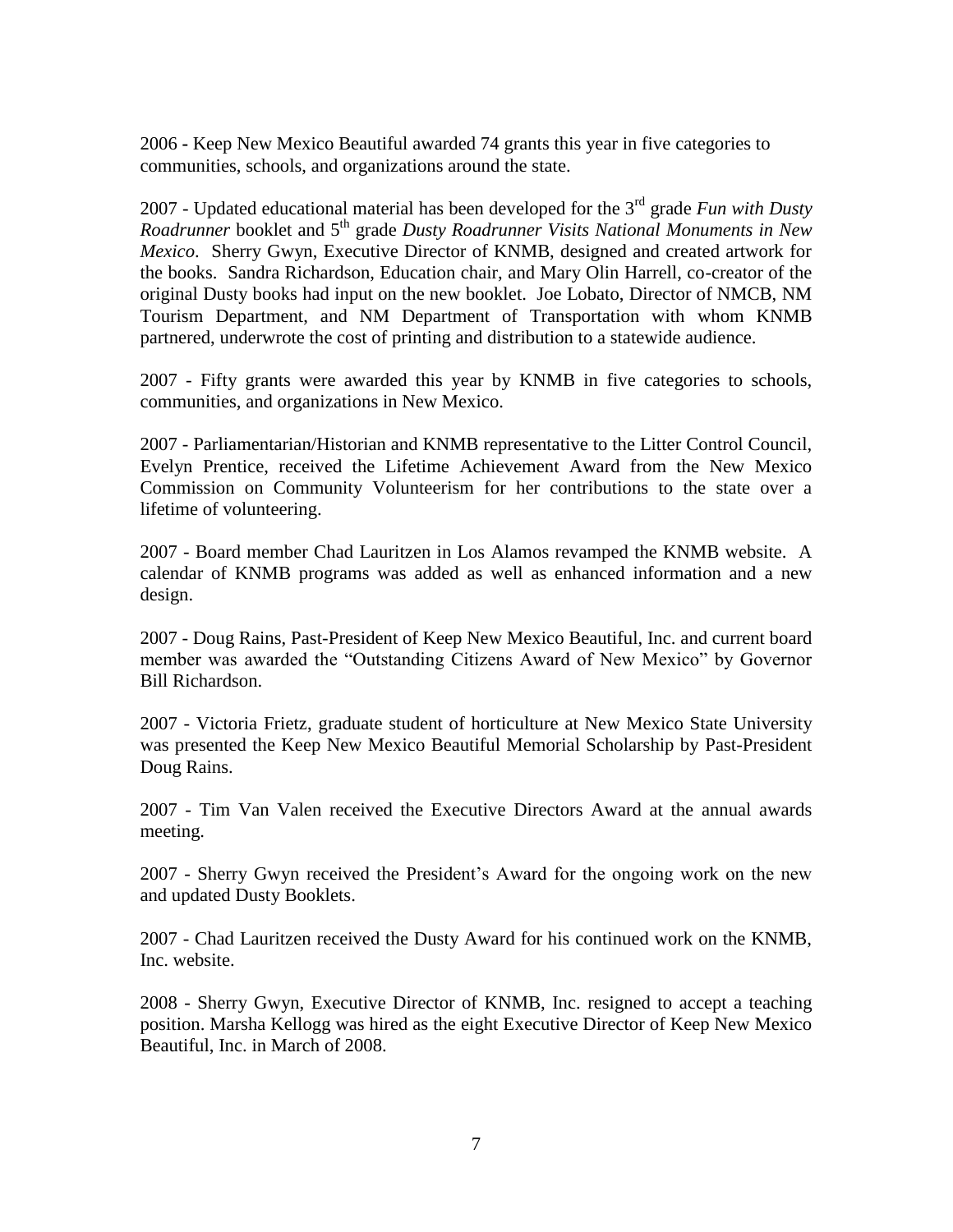2008 - Marsha Kellogg's goals were to work with the board of directors on a strategic plan for the future of Keep New Mexico Beautiful. Sandra Richardson and her committee worked diligently on this project.

2008 - An Austrian Pine tree was planted in memory of Michael Maloof, at the Bataan Memorial Building in Santa Fe, by the New Mexico Litter Control and Beautification Council on April 24<sup>th</sup>. Michael was a Past-President of KNMB, Inc. and one of the earliest members. He served for many years as a member on the New Mexico Litter Control and Beautification Council.

2008 - Forty-six grants were awarded this year by KNMB, Inc. in five categories to schools, communities and organizations in New Mexico.

2008 - Glenn Prentice received the Executive Directors Award at the awards ceremony for his many years of service and as photographer and many other positions at events for KNMB, Inc.

2008 - Marsha Kellogg received the President's Award at the KNMB, Inc. annual award ceremony, for her work on strategic planning for KNMB, Inc. and for applying for the EPA grant for KNMB, Inc.

2008 - Kori Taylor, Secretary of KNMB, Inc. received the coveted Dusty Award for her years of dedication to the organization in many areas of programs and projects for KNMB, Inc.

2008 - Marsha Kellogg and Molly Madden applied for a grant from the EPA for KNMB, Inc. and the grant was approved.

2009 - Tim Van Valen resigned as President of KNMB, Inc. on January 24, 2009.

2009 - Richelle Ponder was elected President of KNMB, Inc. at the February board of directors meeting.

2009 - The new updated knmb.org website is introduced to the Board of Directors at the February meeting.

2009 - Marsha Kellogg resigned as Executive Director of KNMB, Inc. in June to accept an out of state position. Kori Taylor accepts the position as the ninth Executive Director of KNMB, Inc.

2009 - Molly Madden, Environmental Education Specialist was hired by KNMB, Inc. to implement the EPA grant by working with teachers and schools to educate the students on our Dusty Roadrunner Reduce-Reuse-Recycle Program.

2009 - Miranda Heath student at NMSU received the KNMB Memorial Scholarship from KNMB, Inc.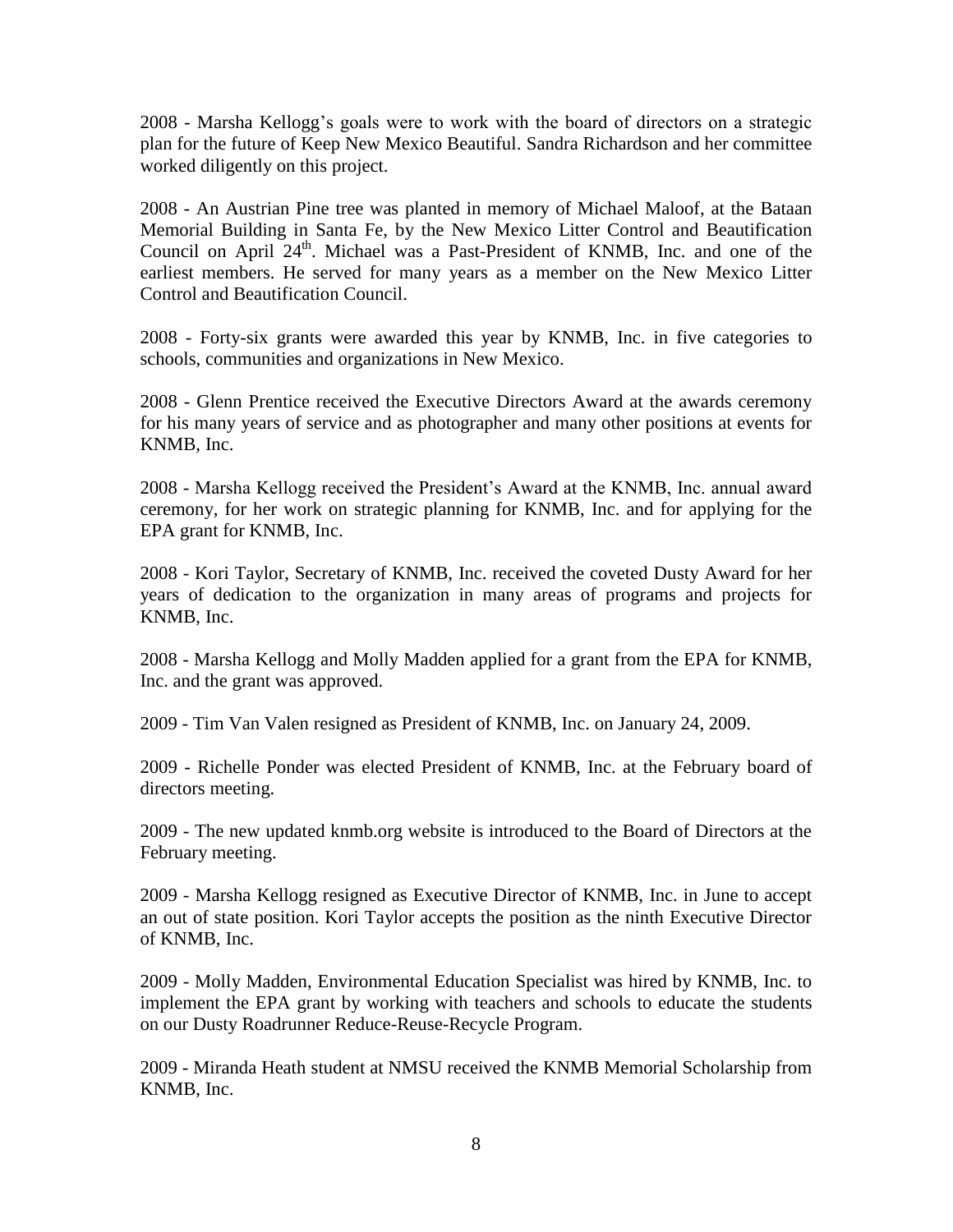2009 - Chad Lauritzen, grant chairman, recorded that 49 grants were issued in five categories to schools, communities and organizations in New Mexico.

2009 - Marla Castner, Treasurer of KNMB, Inc. was awarded the Executive Directors Award for her excellent service to the organization.

 $2009$  - Bill Taylor,  $1<sup>st</sup>$  Vice-President, received the President's Award for his tireless dedication to KNMB, Inc.

2009 - The prestigious Dusty Award was awarded in memory of Dr. Barbara Simmons and Douglas Rains for their dedicated years of service to KNMB, Inc.

2010 - PNM, NM Forestry, and Tree New Mexico in partnership with KNMB, Inc. joined the National Arbor Day Foundation to encourage  $5<sup>th</sup>$  grade students to enter the NADF poster contest. New Mexico's 1<sup>st</sup> place winner was Josey Espinosa of Placitas Elementary, in Placitas, New Mexico.

2010 - Evelyn Prentice, Chairman of Bylaws and Standing Rules Committee, presented updated standing rules at the June board meeting which were approved by the Board of Directors of KNMB, Inc.

2010 - Under the direction of Molly Madden, EES of KNMB, Inc. implemented the EPA grant received by KNMB, Inc. serviced 57 schools in New Mexico and 1556 students.

## **Keep New Mexico Beautiful, Inc. – Presidents**

| Eunice Kalloch    | <b>Randy Burton</b>     | <b>Evelyn Prentice</b>  | Gailanne Dill   |
|-------------------|-------------------------|-------------------------|-----------------|
| James Grebe       | Paul Eichenberger       | Mike Maloof             | Maria McPherson |
| Mary Olin Harrell | Angus Pomero            | <b>Christine Tuttle</b> | Doug Rains      |
| Keith Albee       | <b>Janet Saiers</b>     | Toby Giebig             | Tim Van Valen   |
| Victor Bickell    | <b>Bill Barnhouse</b>   | Linda Winkinson         | Richelle Ponder |
| Larry Gordon      | <b>Cliff Richardson</b> | Sue Padilla             |                 |
|                   |                         |                         |                 |

#### **Keep New Mexico Beautiful, Inc. Executive Directors**

| Mary Olin Harrell | Helen Evans        | <b>Sherry Gwyn</b> |
|-------------------|--------------------|--------------------|
| Donella Maez-Irby | Valerie M. Turnbow | Marsha Kellogg     |
| Michelle Hinsley  | Alan Wright        | Kori Taylor        |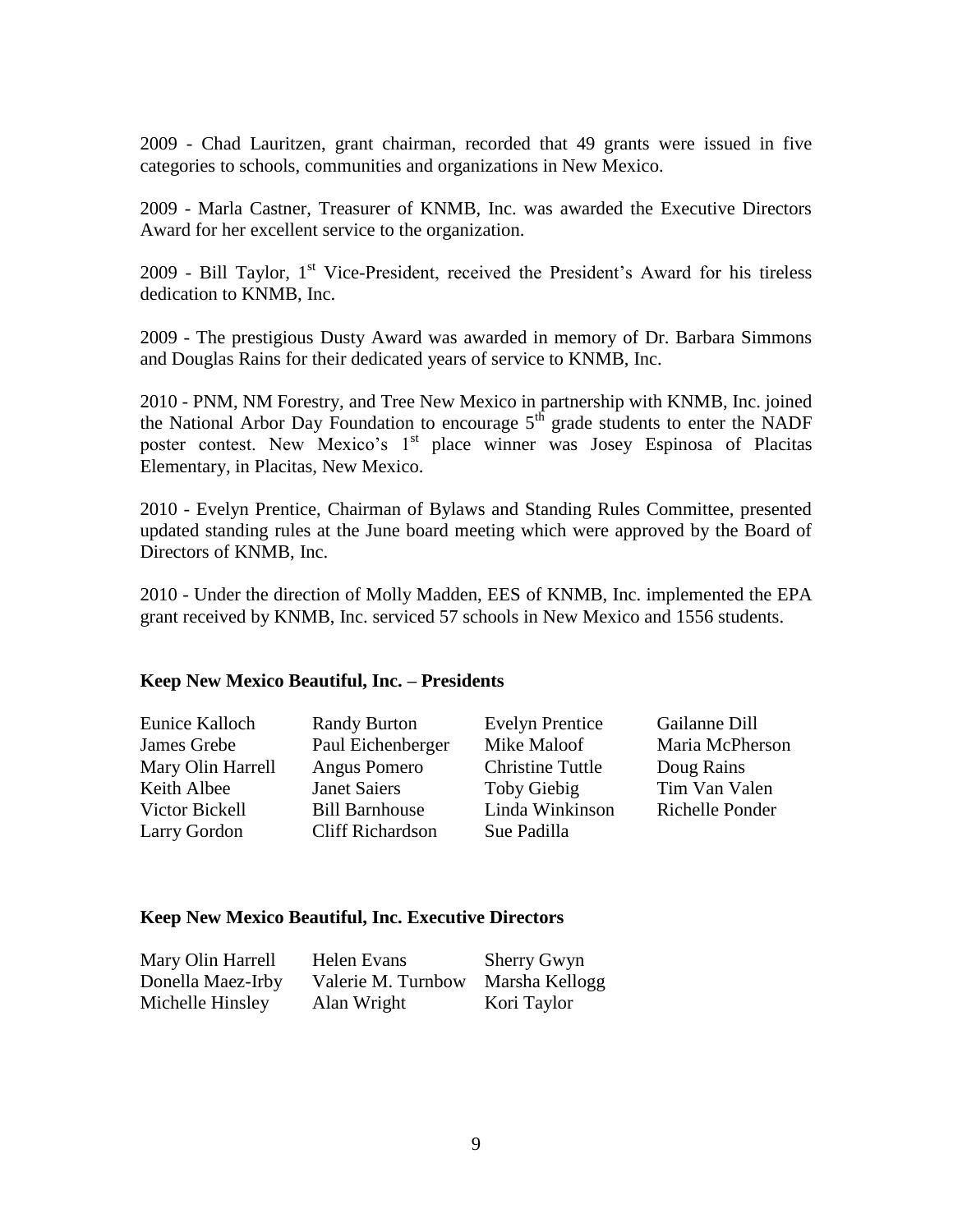## **Annual Special Events and Grant Programs**

- New Mexico State Birthday celebration (January  $6<sup>th</sup>$ ) is held in Santa Fe. All communities throughout the state are urged to celebrate this anniversary of statehood with appropriate ceremonies.
- Arbor Day ceremonies  $(2^{nd}$  Friday in March) are held statewide. KNMB sponsors official NM Arbor Day celebration in a NM community each year. The grant program encourages tree plantings and beautification projects.
- Keep New Mexico Beautiful Month (April) celebrations are held statewide. KNMB sponsors the official KNMB Month celebration in a NM community each year. The grant program encourages conservation, beautification, litter control and preservation projects and activities.
- Dusty Roadrunner embarks on his travels throughout the state with his litter control and beautification message. "Dusty Roadrunner Coloring Book" and "Dusty Visits the Monuments" booklets are distributed to  $3<sup>rd</sup>$  and  $5<sup>th</sup>$  grade students as well as to nine of the state's visitor centers.
- Education grant awards are given annually to schools and educators. These grants cover a wide variety of creative environmental education and beautification projects. Grant applications are mailed out to all schools within New Mexico.
- Wildflower, Native Plant and Landscaping grant awards are given annually to various clubs, organizations, schools, municipal governments, counties and pueblos. These are utilized to promote natural restoration of native trees and plants. As our state is in a "drought" situation, a priority is placed upon xeriscape-type projects.
- Solid Waste, Litter Control and Recycling Grant awards are also given annually. These cover a wide variety of programs and projects. All of the grants are reviewed for there educational content and direct impact on making a difference in that local area.
- KNMB hosts the annual "KNMB Awards Ceremony"  $(3<sup>rd</sup>$  Saturday in October) to recognize contributors of beautification, preservation and conservation of natural resources to our state. KNMB grant recipients are recognized and their programs/projects are highlighted. Awards given are;

Dusty Roadrunner "Premier" Award President's Award Executive Directors Award Individual Award Recycling Awards Arbor Day Awards